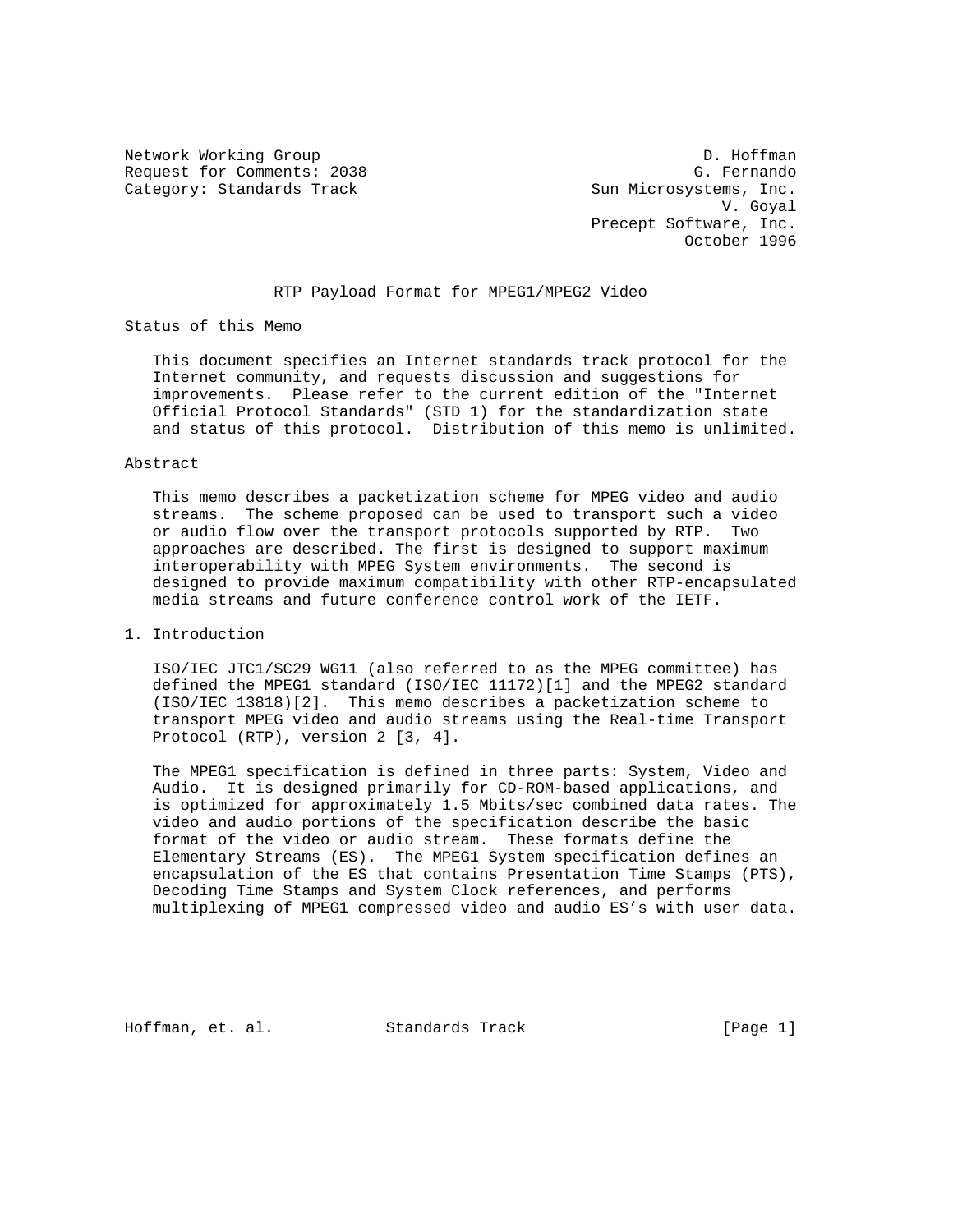The MPEG2 specification is structured in a similar way. However, it hasn't been restricted only to CD-ROM applications. The MPEG2 System specification defines two system stream formats: the MPEG2 Transport Stream (MTS) and the MPEG2 Program Stream (MPS). The MTS is tailored for communicating or storing one or more programs of MPEG2 compressed data and also other data in relatively error-prone environments. The MPS is tailored for relatively error-free environments.

 We seek to achieve interoperability among 4 types of end-systems in the following specification. The 4 types are:

1. Transmitting Interworking Unit (TIU)

 Receives MPEG information from a native MTS system for distribution over packet networks using a native RTP-based system layer (such as an IP-based internetwork). Examples: real-time encoder, MTS satellite link to Internet, video server with MTS-encoded source material.

2. Receiving Interworking Unit (RIU)

 Receives MPEG information in real time from an RTP-based network for forwarding to a native MTS environment. Examples: Internet-based video server to MTS-based cable distribution plant.

3. Transmitting Internet End-System (TAES)

 Transmits MPEG information generated or stored within the internet end-system itself, or received from internet-based computer networks. Example: video server.

4. Receiving Internet End-System (RAES)

 Receives MPEG information over an RTP-based internet for consumption at the internet end-system or forwarding to traditional computer network. Example: desktop PC or workstation viewing training video.

 Each of the 2 types of transmitters must work with each of the 2 types of receivers. Because it is probable that the TAES, and certain that the RAES, will be based on existing and planned internet-connected computers, it is highly desirable for the interoperable protocol to be based on RTP.

 Because of the range of applications that might employ MPEG streams, we propose to define two payload formats.

Hoffman, et. al. Standards Track [Page 2]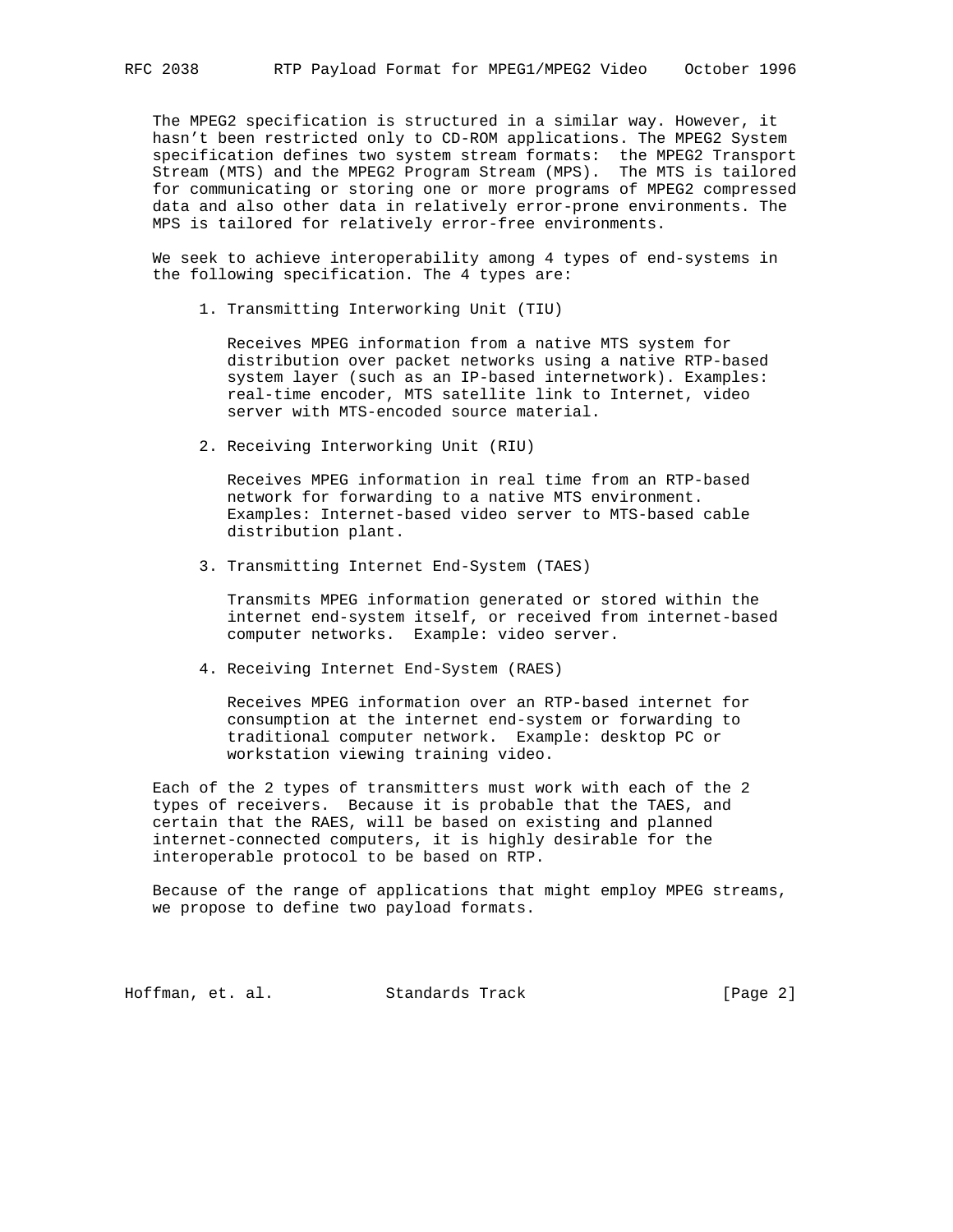Much interest in the MPEG community is in the use of one of the MPEG System encodings, and hence, in Section 2 we propose encapsulations of MPEG1 System streams and MPEG2 Transport and Program Streams with RTP. This profile supports the full semantics of MPEG System and offers basic interoperability among all four end-system types.

When operating only among internet-based end-systems (i.e., TAES and RAES) a payload format that provides greater compatibility with the Internet architecture is desired, deferring some of the system issues to other protocols being defined in the Internet community (such as the MMUSIC WG). In Section 3 we propose an encapsulation of compressed video and audio data (referred to in MPEG documentation as "Elementary Streams" (ES)) complying with either MPEG1 or MPEG2. Here, neither of the System standards of MPEG1 or MPEG2 are utilized. The ES's are directly encapsulated with RTP.

 Throughout this specification, we make extensive use of MPEG terminology. The reader should consult the primary MPEG references for definitive descriptions of this terminology.

2. Encapsulation of MPEG System and Transport Streams

 Each RTP packet will contain a timestamp derived from the sender's 90KHz clock reference. This clock is synchronized to the system stream Program Clock Reference (PCR) or System Clock Reference (SCR) and represents the target transmission time of the first byte of the packet payload. The RTP timestamp will not be passed to the MPEG decoder. This use of the timestamp is somewhat different than normally is the case in RTP, in that it is not considered to be the media display or presentation timestamp. The primary purposes of the RTP timestamp will be to estimate and reduce any network-induced jitter and to synchronize relative time drift between the transmitter and receiver.

 For MPEG2 Transport Streams the RTP payload will contain an integral number of MPEG transport packets. To avoid end system inefficiencies, data from multiple small MTS packets (normally fixed in size at 188 bytes) are aggregated into a single RTP packet. The number of transport packets contained is computed by dividing RTP payload length by the length of an MTS packet (188).

 For MPEG2 Program streams and MPEG1 system streams there are no packetization restrictions; these streams are treated as a packetized stream of bytes.

Hoffman, et. al. Standards Track [Page 3]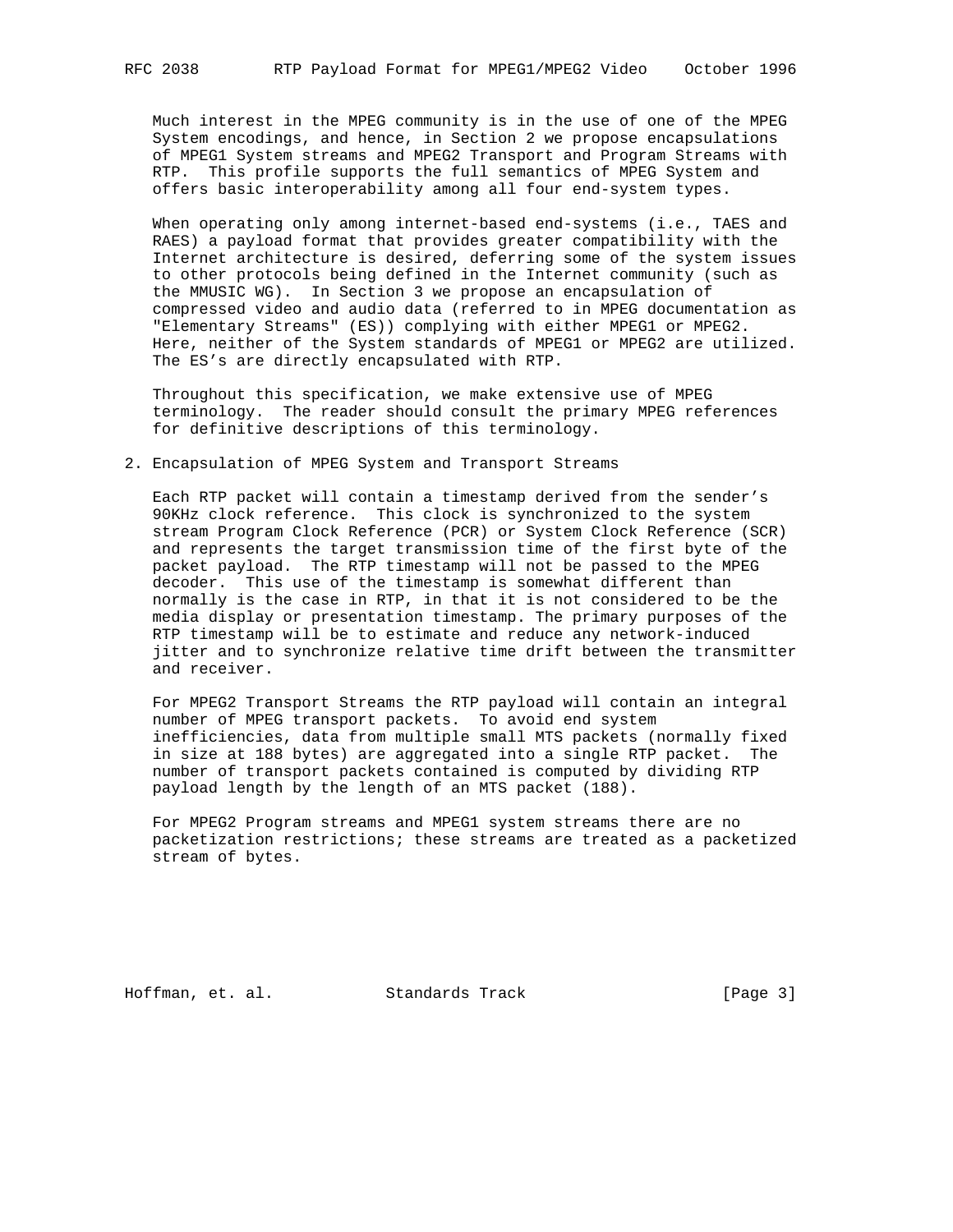2.1 RTP header usage

The RTP header fields are used as follows:

- Payload Type: Distinct payload types should be assigned for of MPEG1 System Streams, MPEG2 Program Streams and MPEG2 Transport Streams. See [4] for payload type assignments.
- M bit: Set to 1 whenever the timestamp is discontinuous (such as might happen when a sender switches from one data source to another). This allows the receiver and any intervening RTP mixers or translators that are synchronizing to the flow to ignore the difference between this timestamp and any previous timestamp in their clock phase detectors.
- timestamp: 32 bit 90K Hz timestamp representing the target transmission time for the first byte of the packet.
- 3. Encapsulation of MPEG Elementary Streams

The following ES types may be encapsulated directly in RTP:

 (a) MPEG1 Video (ISO/IEC 11172-2) (b) MPEG2 Video (ISO/IEC 13818-2) (c) MPEG1 Audio (ISO/IEC 11172-3) (d) MPEG2 Audio (ISO/IEC 13818-3)

 A distinct RTP payload type is assigned to MPEG1/MPEG2 Video and MPEG1/MPEG2 Audio, respectively. Further indication as to whether the data is MPEG1 or MPEG2 need not be provided in the RTP or MPEG specific headers of this encapsulation, as this information is available in the ES headers.

 Presentation Time Stamps (PTS) of 32 bits with an accuracy of 90 kHz shall be carried in the fixed RTP header. All packets that make up a audio or video frame shall have the same time stamp.

3.1 MPEG Video elementary streams

 MPEG1 Video can be distinguished from MPEG2 Video at the video sequence header, i.e. for MPEG2 Video a sequence\_header() is followed by sequence\_extension(). The particular profile and level of MPEG2 Video (MAIN\_Profile@MAIN\_Level, HIGH\_Profile@HIGH\_Level, etc) are determined by the profile\_and\_level\_indicator field of the sequence\_extension header of MPEG2 Video.

 The MPEG bit-stream semantics were designed for relatively error-free environments, and there is significant amount of dependency (both

Hoffman, et. al. Standards Track [Page 4]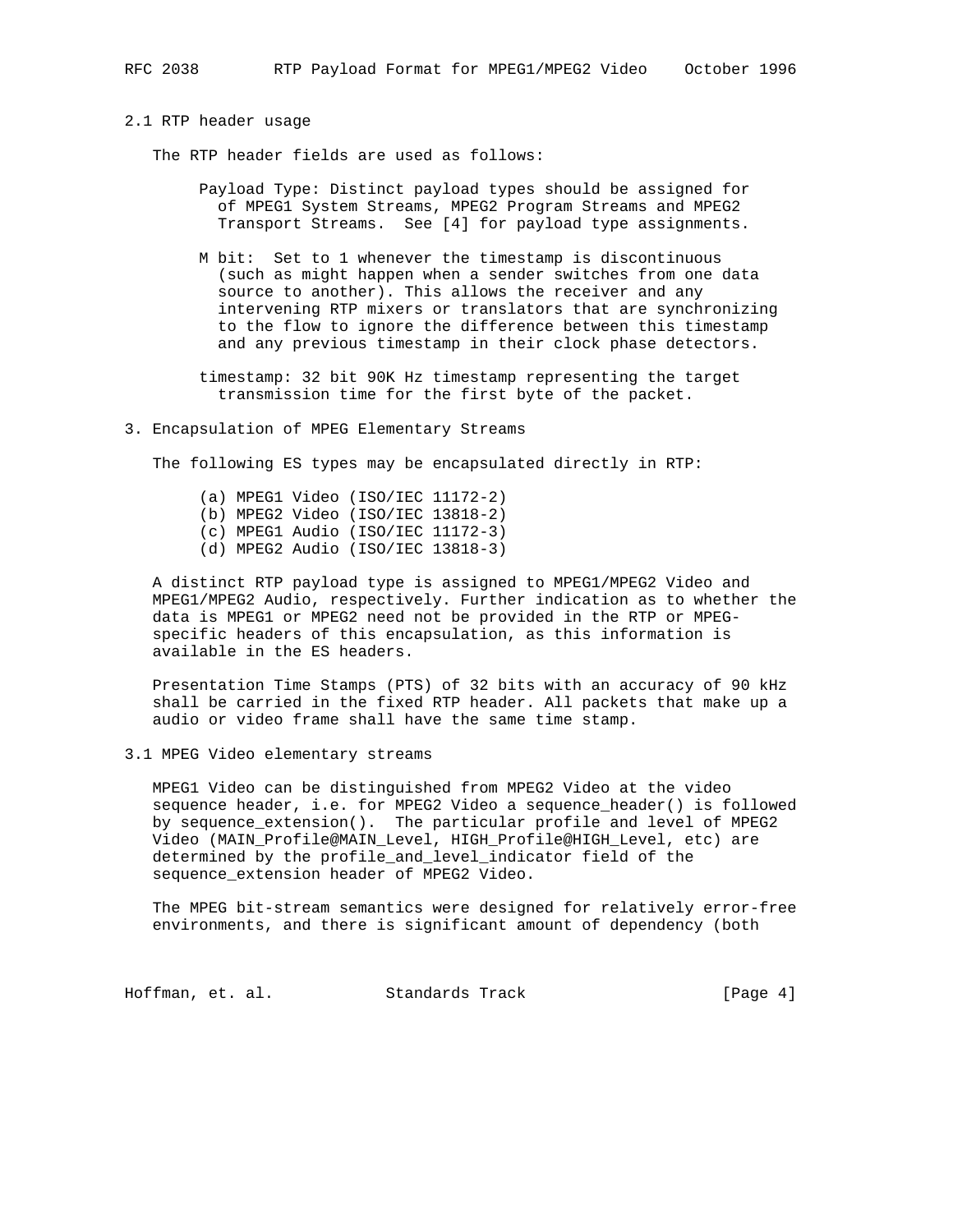temporal and spatial) within the stream such that loss of some data make other uncorrupted data useless. The format as defined in this encapsulation uses application layer framing information plus additional information in the RTP stream-specific header to allow for certain recovery mechanisms. Appendix 1 suggests several recovery strategies based on the properties of this encapsulation.

 Since MPEG pictures can be large, they will normally be fragmented into packets of size less than a typical LAN/WAN MTU. The following fragmentation rules apply:

- 1. The MPEG Video\_Sequence\_Header, when present, will always be at the beginning of an RTP payload.
- 2. An MPEG GOP\_header, when present, will always be at the beginning of the RTP payload, or will follow a Video\_Sequence\_Header.
- 3. An MPEG Picture\_Header, when present, will always be at the beginning of a RTP payload, or will follow a GOP\_header.

 Each ES header must be completely contained within the packet. Consequently, a minimum RTP payload size of 261 bytes must be supported to contain the largest single header defined in the ES (that is, the extension\_data() header containing the quant\_matrix\_extension()). Otherwise, there are no restrictions on where headers may appear within packet payloads.

 In MPEG, each picture is made up of one or more "slices," and a slice is intended to be the unit of recovery from data loss or corruption. An MPEG-compliant decoder will normally advance to the beginning of next slice whenever an error is encountered in the stream. MPEG slice begin and end bits are provided in the encapsulation header to facilitate this.

 The beginning of a slice must either be the first data in a packet (after any MPEG ES headers) or must follow after some integral number of slices in a packet. This requirement insures that the beginning of the next slice after one with a missing packet can be found without requiring that the receiver scan the packet contents. Slices may be fragmented across packets as long as all the above rules are met.

 An implementation based on this encapsulation assumes that the Video\_Sequence\_Header is repeated periodically in the MPEG bit stream. In practice (though not required by MPEG standard) this is used to allow channel switching and to receive and start decoding a continuously relayed MPEG bit-stream at arbitrary points in the media stream. It is suggested that when playing back from an MPEG stream from a file format (where the Video\_Sequence\_Header may only be

Hoffman, et. al. Standards Track [Page 5]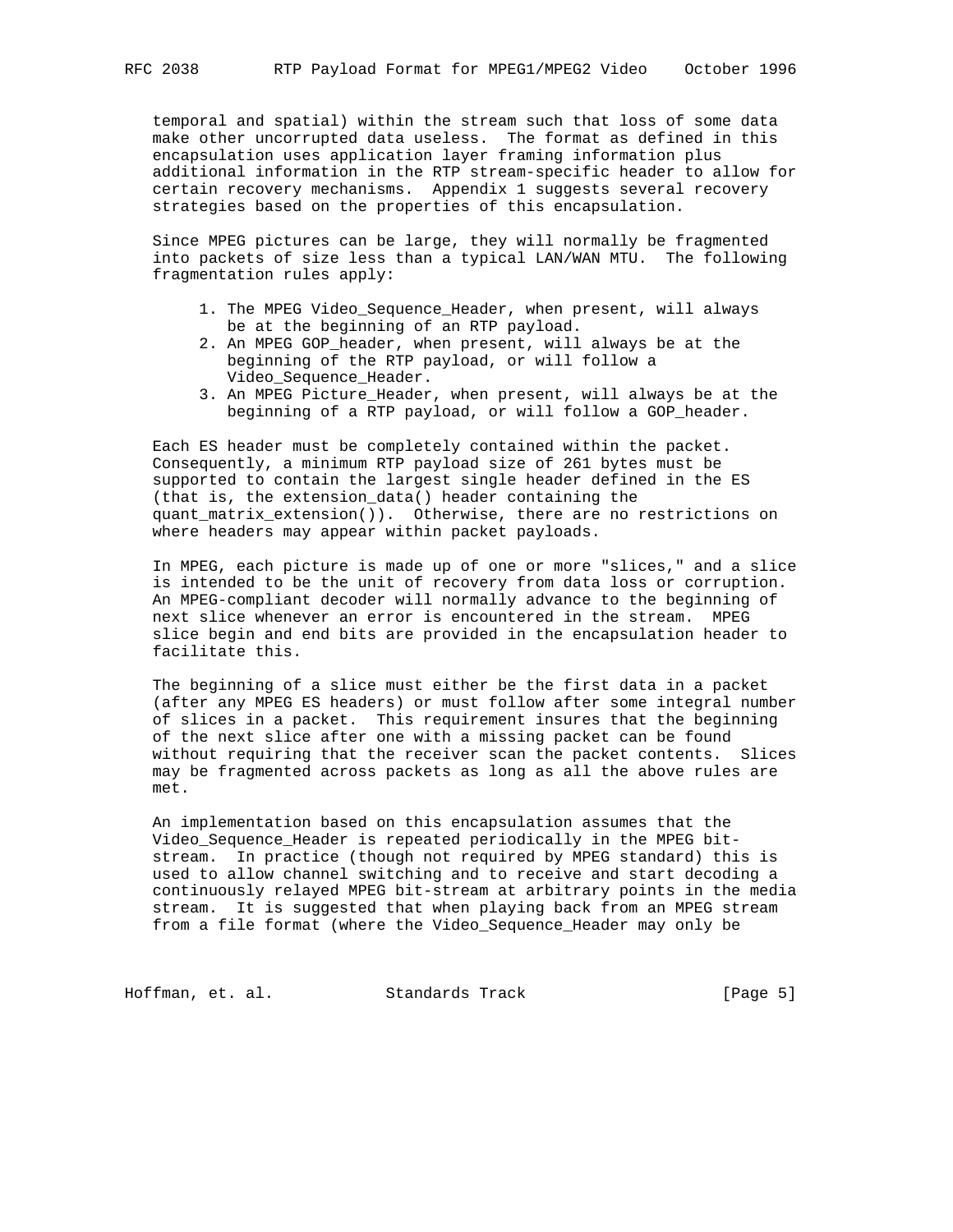represented at the beginning of the stream) that the first Video\_Sequence\_Header (preceded by an end-of-stream indicator) be saved by the packetizer for periodic injection in to the network stream.

3.2 MPEG Audio elementary streams

 MPEG1 Audio can be distinguished from MPEG2 Audio from the MPEG ancillary\_data() header. For either MPEG1 or MPEG2 Audio, distinct Presentation Time Stamps may be present for frames which correspond to either 384 samples for Layer-I, or 1152 samples for Layer-II or Layer-III. The actual number of bytes required to represent this number of samples will vary depending on the encoder parameters.

 Multiple audio frames may be encapsulated within one RTP packet. In this case, an integral number of audio frames must be contained within the packet and the fragmentation header defined in Section 3.5 shall be set to 0.

 Also, if relatively short packets are to be used, one frame may be so large that it may straddle multiple RTP packets. For example, for Layer-II MPEG audio sampled at a rate of 44.1 KHz each frame would represent a time slot of 26.1 msec. At this sampling rate if the compressed bit-rate is 384 kbits/sec (i.e. 48 kBytes/sec) then the average audio frame size would be 1.25 KBytes. If packets were to be 500 Bytes long, then each audio frame would straddle 3 RTP packets. The audio fragmentation indicator header (See Section 3.5) shall be present for an MPEG1/2 Audio payload type to provide for this fragmentation.

3.3 RTP Fixed Header for MPEG ES encapsulation

The RTP header fields are used as follows:

- Payload Type: Distinct payload types should be assigned for video elementary streams and audio elementary streams. See [4] for payload type assignments.
- M bit: For video, set to 1 on packet containing MPEG frame end code, 0 otherwise. For audio, set to 1 on first packet of a "talk-spurt," 0 otherwise.
- PT: MPEG video or audio stream ID.
- timestamp: 32-bit 90K Hz timestamp representing presentation time of MPEG picture or audio frame. Same for all packets that make up a picture or audio frame. May not be monotonically increasing in video stream if B pictures

Hoffman, et. al. Standards Track [Page 6]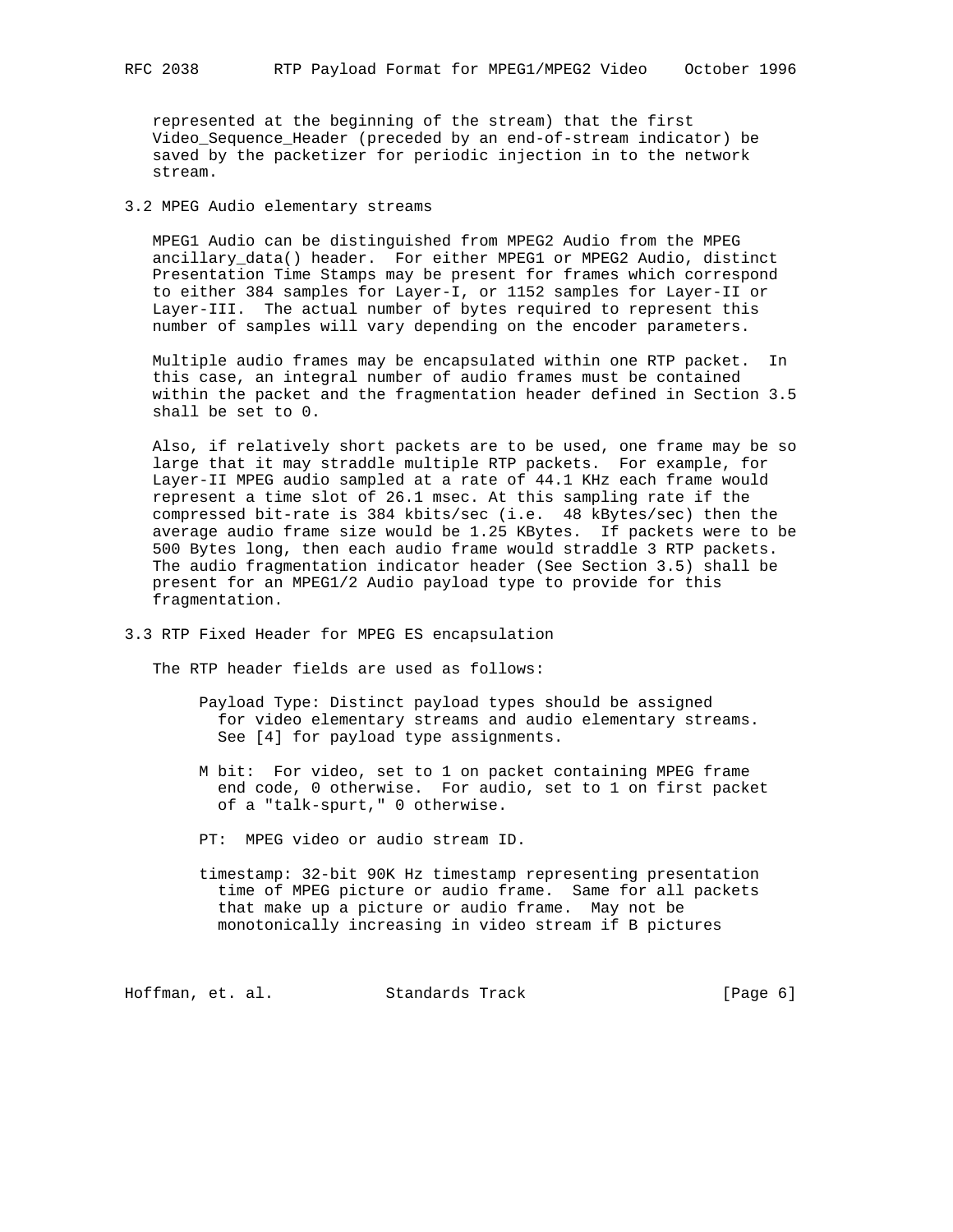present in stream. For packets that contain only a video sequence and/or GOP header, the timestamp is that of the subsequent picture.

## 3.4 MPEG Video-specific header

 This header shall be attached to each RTP packet after the RTP fixed header.

0  $1$  2 3 0 1 2 3 4 5 6 7 8 9 0 1 2 3 4 5 6 7 8 9 0 1 2 3 4 5 6 7 8 9 0 1 +-+-+-+-+-+-+-+-+-+-+-+-+-+-+-+-+-+-+-+-+-+-+-+-+-+-+-+-+-+-+-+-+ | MBZ | TR |MBZ|S|B|E| P | | BFC | | FFC | +-+-+-+-+-+-+-+-+-+-+-+-+-+-+-+-+-+-+-+-+-+-+-+-+-+-+-+-+-+-+-+-+ FBV FFV

- MBZ: Unused. Must be set to zero in current specification. This space is reserved for future use.
- TR: Temporal-Reference (10 bits). The temporal reference of the current picture within the current GOP. This value ranges from 0-1023 and is constant for all RTP packets of a given picture.
- MBZ: Unused. Must be set to zero in current specification. This space is reserved for future use.
- S: Sequence-header-present (1 bit). Normally 0 and set to 1 at the occurrence of each MPEG sequence header. Used to detect presence of sequence header in RTP packet.
- B: Beginning-of-slice (BS) (1 bit). Set when the start of the packet payload is a slice start code, or when a slice start code is preceded only by one or more of a Video\_Sequence\_Header, GOP\_header and/or Picture\_Header.
- E: End-of-slice (ES) (1 bit). Set when the last byte of the payload is the end of an MPEG slice.
- P: Picture-Type  $(3 \text{ bits})$ . I  $(1)$ , P  $(2)$ , B  $(3)$  or D  $(4)$ . This value is constant for each RTP packet of a given picture. Value 000B is forbidden and 101B - 111B are reserved to support future extensions to the MPEG ES specification.
- FBV: full\_pel\_backward\_vector BFC: backward\_f\_code FFV: full\_pel\_forward\_vector
- 
- FFC: forward\_f\_code

Hoffman, et. al. Standards Track [Page 7]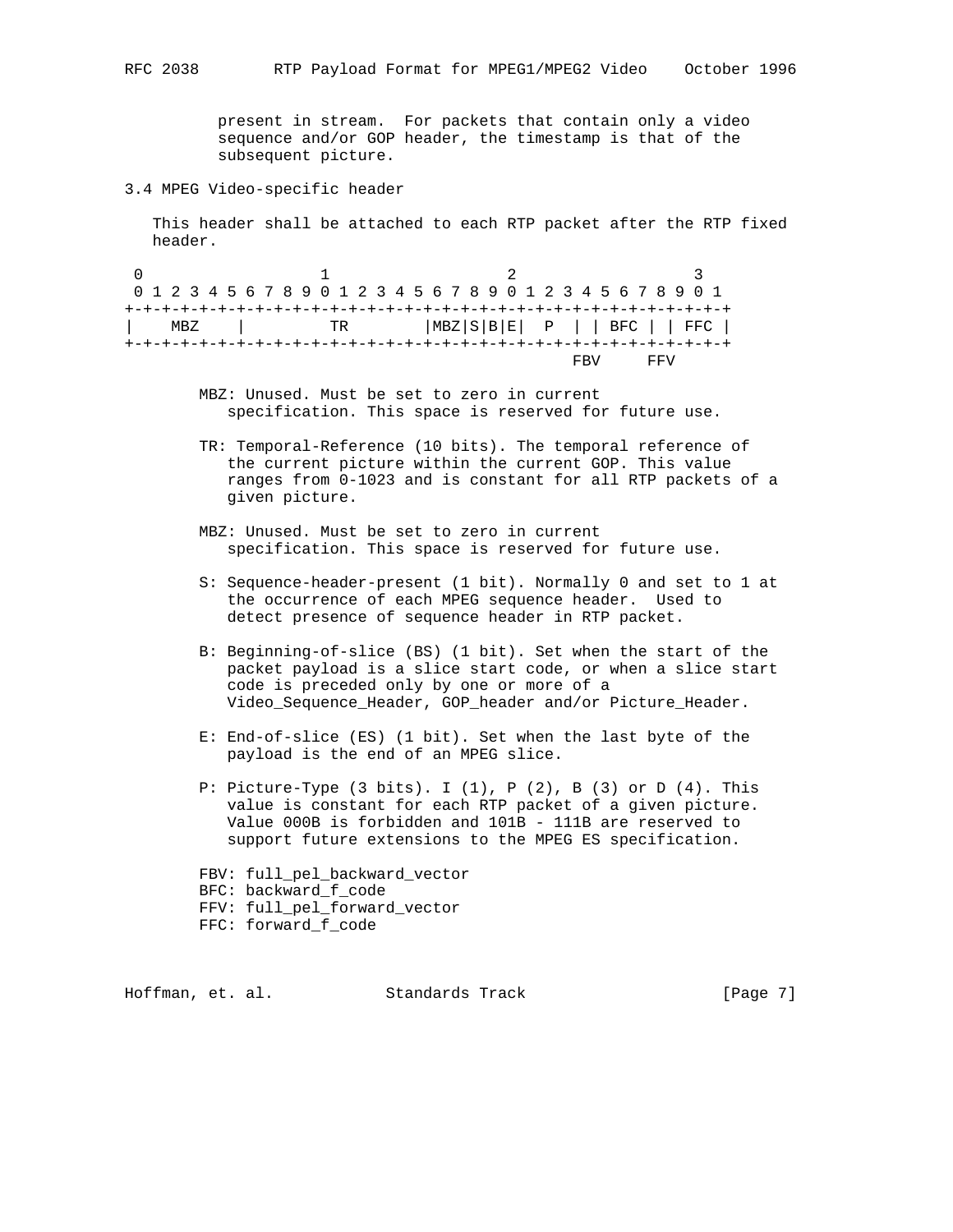Obtained from the most recent picture header, and are constant for each RTP packet of a given picture. None of these values are used for I frames and must be set to zero in the RTP header. For P frames only the last two values are present and FBV and BFC must be set to zero in the RTP header. For B frames all the four values are present.

3.5 MPEG Audio-specific header

 This header shall be attached to each RTP packet at the start of the payload and after any RTP headers for an MPEG1/2 Audio payload type.

| 0 1 2 3 4 5 6 7 8 9 0 1 2 3 4 5 6 7 8 9 0 1 2 3 4 5 6 7 8 9 0 1 |  |  |  |  |  |  |  |  |  |  |  |             |  |  |  |  |  |  |  |  |  |  |  |  |  |  |  |  |  |  |  |
|-----------------------------------------------------------------|--|--|--|--|--|--|--|--|--|--|--|-------------|--|--|--|--|--|--|--|--|--|--|--|--|--|--|--|--|--|--|--|
|                                                                 |  |  |  |  |  |  |  |  |  |  |  |             |  |  |  |  |  |  |  |  |  |  |  |  |  |  |  |  |  |  |  |
| MRZ.                                                            |  |  |  |  |  |  |  |  |  |  |  | Fraq offset |  |  |  |  |  |  |  |  |  |  |  |  |  |  |  |  |  |  |  |
|                                                                 |  |  |  |  |  |  |  |  |  |  |  |             |  |  |  |  |  |  |  |  |  |  |  |  |  |  |  |  |  |  |  |

 Frag\_offset: Byte offset into the audio frame for the data in this packet.

Hoffman, et. al. Standards Track [Page 8]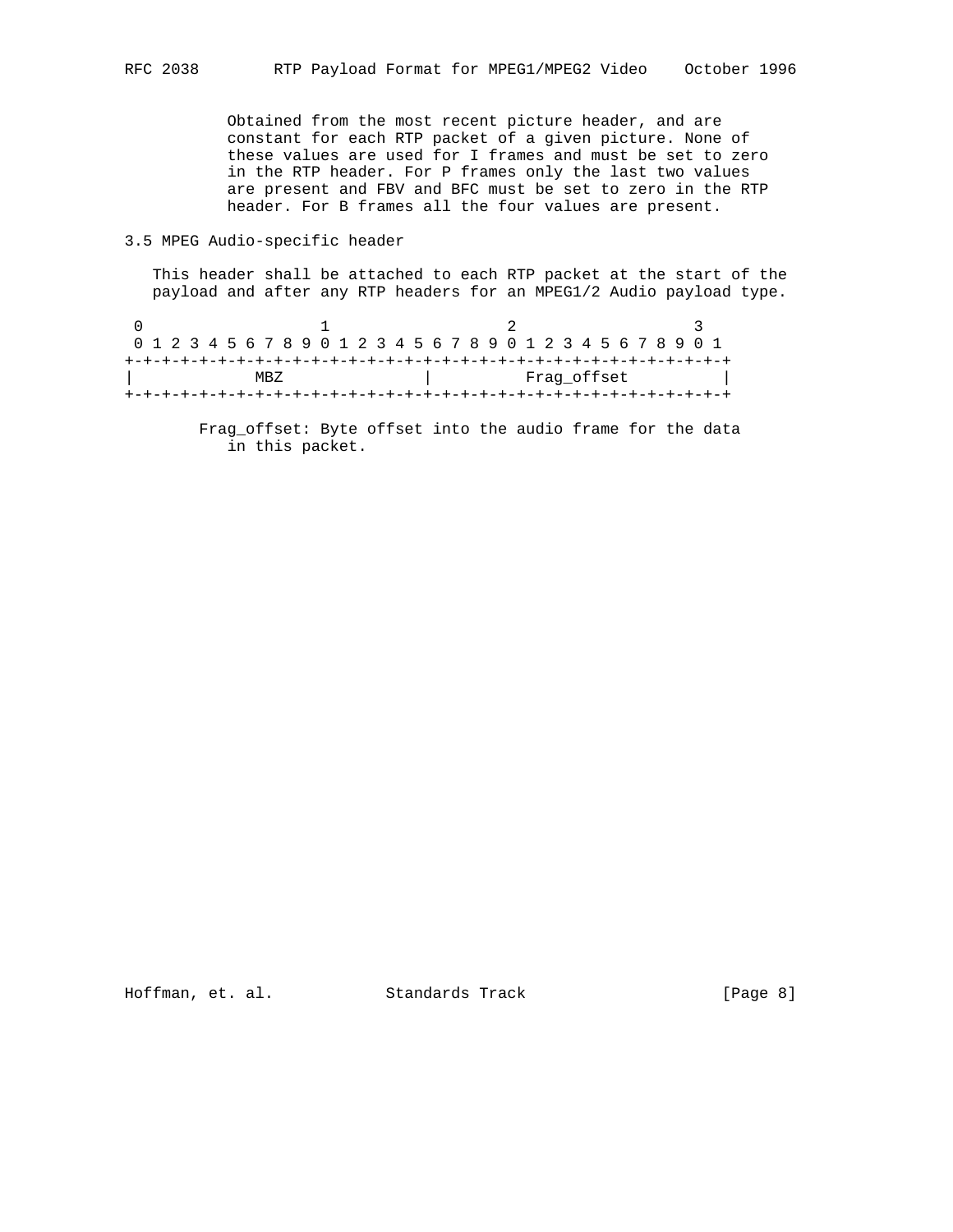Appendix 1. Error Recovery and Resynchronization Strategies.

 The following error recovery and resynchronization strategies are intended to be guidelines only. A compliant receiver is free to employ alternative (or no) strategies.

 When initially decoding an RTP-encapsulated MPEG Elementary Stream, the receiver may discard all packets until the Sequence-header present bit is set to 1. At this point, sufficient state information is contained in the stream to allow processing by an MPEG decoder.

 Loss of packets containing the GOP\_header and/or Picture\_Header are detected by an unexpected change in the Temporal-Reference and Picture-Type values. Consider the following example GOP sequence:

 In display order: 0B 1B 2I 3B 4B 5P 6B 7B 8P GOP\_HDR 0B ... In stream order: 2I 0B 1B 5P 3B 4B 8P 6B 7B GOP\_HDR 2I ...

Consider also two counters:

 ref\_pic\_temp (Reference Picture (I,P) Temporal Reference) dep\_pic\_temp (Dependent Picture (B) Temporal Reference)

 At each GOP beginning, set these counters to the temporal reference value of the corresponding picture type. For our example GOP sequence, ref\_pic\_temp = 2 and dep\_pic\_temp = 0. Keep incrementing BOTH counters by unity with each following picture. Ref\_pic\_temp should match the temporal references of the I and P frames, and dep\_pic\_temp should match the temporal references of the B frames.

dep\_pic\_temp: - 0 1 2 3 4 5 6 7 8 9 In stream order: 2I 0B 1B 5P 3B 4B 8P 6B 7B GOP\_H 2I 0B 1B ...  $ref\_pic\_temp: 2 \ 3 \ 4 \ 5 \ 6 \ 7 \ 8 \ 9 \ 10 \ \stackrel{\wedge}{\cdot} \ 11$  -------------------------- | ^ Match Drop Mismatch in ref\_pic\_temp

 The loss of a GOP header can be detected by matching the appropriate counter (based on picture type) to the temporal reference value. A mismatch indicates a lost GOP header. If desired, a GOP header can be re-constructed using a "null" time\_code, repeating the closed\_gop flag from previous GOP headers, and setting the broken\_link flag to 1.

 The loss of a Picture\_Header can also be detected by a mismatch in the Temporal Reference contained in the RTP packet from the appropriate dep\_pic\_temp or ref\_pic\_temp counters at the receiver.

Hoffman, et. al. Standards Track [Page 9]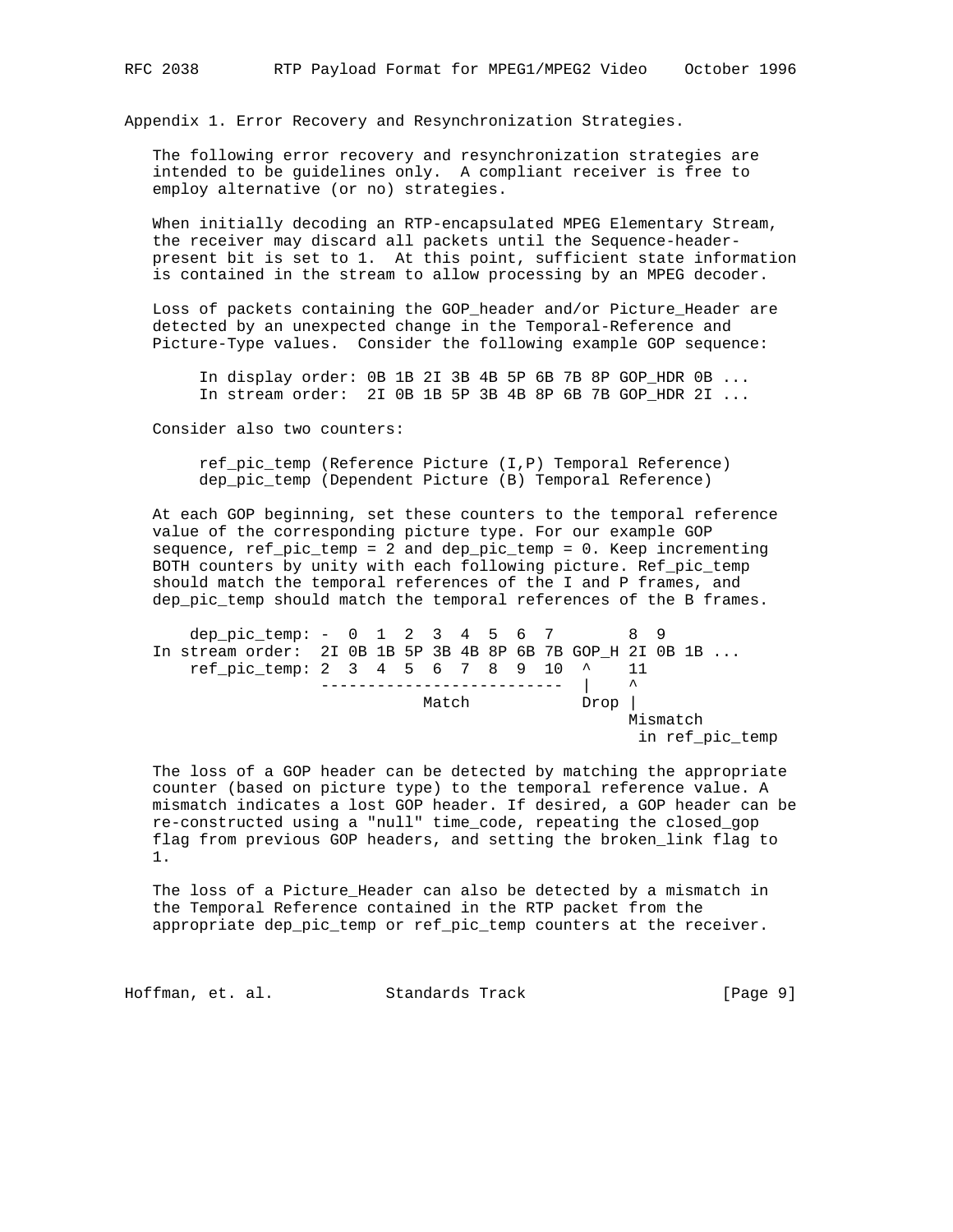After scanning to the next Beginning-of-slice the Picture\_Header is reconstructed from the P, TR, FBV, BFC, FFV and FFC contained in that packet, and from stream-dependent default values.

 Any time an RTP packet is lost (as indicated by a gap in the RTP sequence number), the receiver may discard all packets until the Beginning-of-slice bit is set. At this point, sufficient state information is contained in the stream to allow processing by an MPEG decoder starting at the next slice boundary (possibly after reconstruction of the GOP\_header and/or Picture\_Header as described above).

References

- [1] ISO/IEC International Standard 11172; "Coding of moving pictures and associated audio for digital storage media up to about 1,5 Mbits/s", November 1993.
- [2] ISO/IEC International Standard 13818; "Generic coding of moving pictures and associated audio information", November 1994.
- [3] H. Schulzrinne, S. Casner, R. Frederick, V. Jacobson, "RTP: A Transport Protocol for Real-Time Applications", RFC 1889, January 1996.
- [4] H. Schulzrinne, "RTP Profile for Audio and Video Conferences with Minimal Control", RFC 1890, January 1996.

Hoffman, et. al. Standards Track [Page 10]